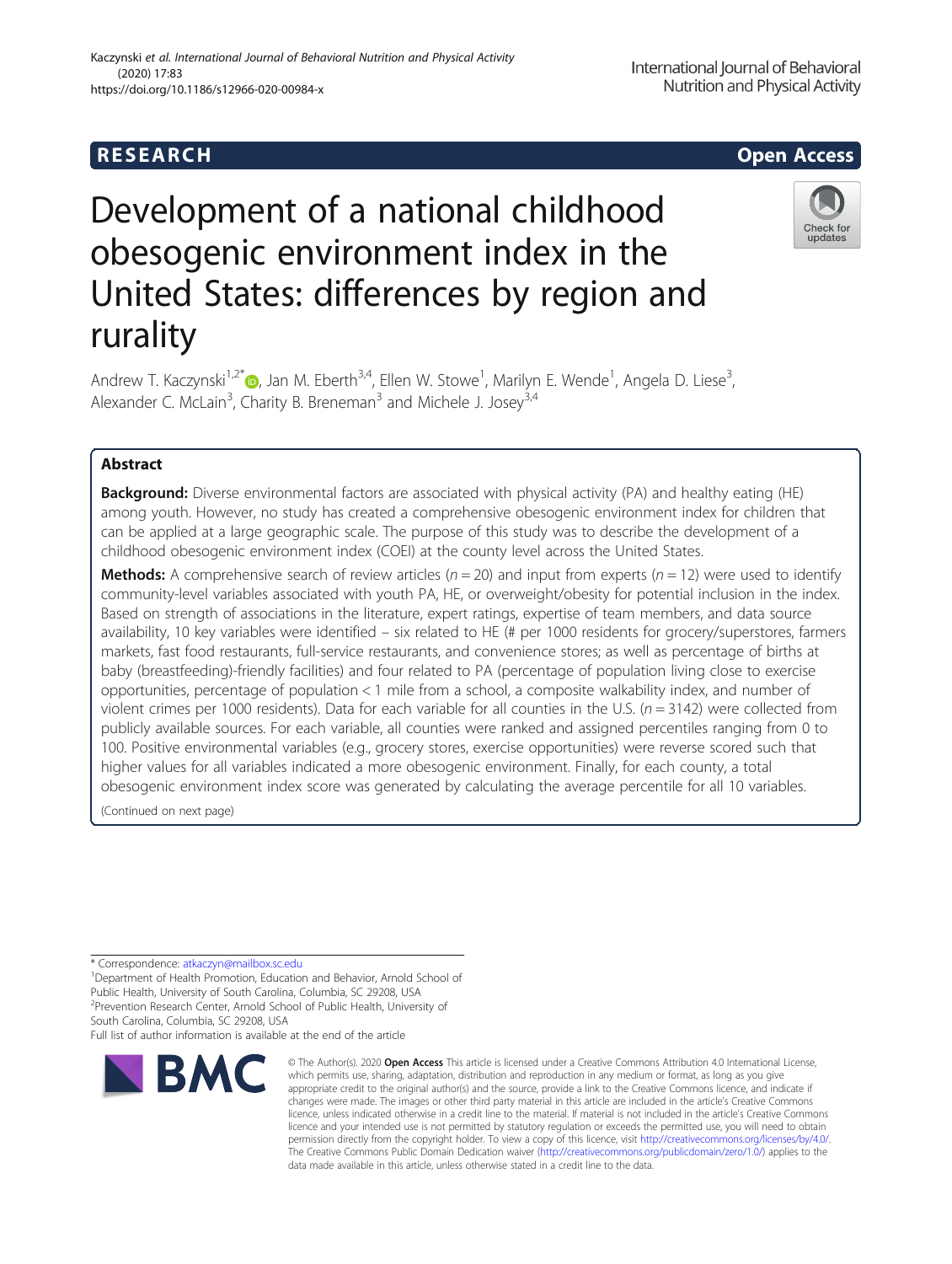**Results:** The average COEI percentile ranged from 24.5–81.0 ( $M = 50.02$ ,s.d.  $= 9.01$ ) across US counties and was depicted spatially on a choropleth map. Obesogenic counties were more prevalent ( $F = 130.43$ , $p < .0001$ ) in the South region of the U.S. (M = 53.0,s.d. = 8.3) compared to the Northeast (M = 43.2,s.d. = 6.9), Midwest (M = 48.1,s.d. = 8.5), and West (M = 48.4, s.d. = 9.8). When examined by rurality, there were also significant differences (F = 175.86,  $p < .0001$ ) between metropolitan (M = 46.5,s.d. = 8.4), micropolitan (M = 50.3,s.d. = 8.1), and rural counties (M = 52.9, s.d.  $= 8.8$ ) across the U.S.

Conclusion: The COEI can be applied to benchmark obesogenic environments and identify geographic disparities and intervention targets. Future research can examine associations with obesity and other health outcomes.

Keywords: Childhood obesity, Environment, Measurement, Physical activity, Healthy eating

## Background

Childhood obesity has become a major threat to public health in the United States (US) and other developed countries [\[1](#page-9-0), [2\]](#page-9-0). Within the last three decades, child obesity rates have more than tripled, such that approximately 17% of children aged 2 to 19 years are obese and 32% are overweight or obese [\[3\]](#page-9-0). The consequences of childhood obesity can be severe and long-lasting, as obese children have an increased risk for high blood pressure, high cholesterol, type 2 diabetes, asthma, sleep apnea, and fatty liver disease [\[4](#page-9-0)–[9\]](#page-9-0). Further, obese children are more likely to become obese adults, [[2,](#page-9-0) [9\]](#page-9-0) and obese adults are at an increased risk for morbidity from hypertension, stroke, and some cancers [[10,](#page-9-0) [11](#page-9-0)].

Although the physiological causes of excess weight gain are complex, obesity is generally the result of an energy imbalance, caused by energy intake (i.e., caloric consumption) exceeding energy expenditure (i.e., physical activity)  $[2, 12-15]$  $[2, 12-15]$  $[2, 12-15]$  $[2, 12-15]$  $[2, 12-15]$ . Much research has suggested that the environment is a key factor contributing to un-healthy diets and physical inactivity [\[16](#page-9-0), [17\]](#page-9-0). For example, access to healthy foods, such as proximity to supermarkets, and availability of unhealthy foods, such as proximity to fast food restaurants and convenience stores, can influence diet and weight status [[18,](#page-9-0) [19](#page-9-0)]. Further, access to recreation facilities, such as parks and playgrounds, other neighborhood factors such as walkability and safety, and ability to utilize active transportation to work or school are associated with increased physical activity (PA) [\[20](#page-9-0), [21\]](#page-9-0).

In recognition of the influence of environmental factors on obesity-related health behaviors, researchers have increasingly focused on what has been termed the "obesogenic environment" [\[17](#page-9-0), [22](#page-9-0), [23\]](#page-9-0). Swinburn et al. originally defined an obesogenic environment as "the sum of influences that the surroundings, opportunities, or conditions of life have on promoting obesity in individuals or populations" (p. 564) [\[24](#page-9-0)]. Similarly, Gauthier and Krajicek developed a definition of an obesogenic environment for children: "instances where a child is placed into a situation, circumstance, or surrounding where there exists the opportunity to choose, engage in, or be influenced by internal (i.e., within the home) or external structures (i.e., outside the home) where the aggregate effects promote (or result in) an abnormal, or elevated, BMI percentile" (p. 205) [[25\]](#page-9-0). In spite of these useful broader conceptualizations, others have more narrowly operationalized the obesogenic environment through community elements that make up the built PA and nutrition environments [[22](#page-9-0)]. For example, Frank et al. described the development of a GIS-based multicomponent child obesogenic environment measure for San Diego and Seattle regions comprised of select elements related to PA (walkability, parks) and nutrition (presence and density of fast food restaurants and distance to supermarkets) [[26\]](#page-9-0). Other researchers, while not proposing obesogenic environment indices, have nevertheless investigated diverse environmental influences on childhood obesity at varying scales within communities, including factors such as neighborhood safety, access to and quality of parks and green spaces, housing density, land use mix, access to destinations, traffic, transit opportunities, and recreation facilities, as well as supermarkets, farmers markets, and fast food outlets [[26](#page-9-0)– [30\]](#page-9-0).

For the purposes of this study, obesogenic environments are defined as the sum of physical elements within communities that promote sedentarism, restrict PA, and encourage unhealthy eating practices among children. Despite substantial research into environmental influences on childhood obesity, no prior studies have sought to develop a comprehensive community obesogenic environment index for children that can be applied across a large geographic scale. Creating such an index would allow for comparisons across counties and regions and would help identify index components of greatest concern and action areas to prioritize. It would also facilitate research in which the obesogenic environment index is examined as a comparative or additive measure to more micro-level influences, such as personal factors or the home environment. Moreover, the development of an obesogenic environment index would facilitate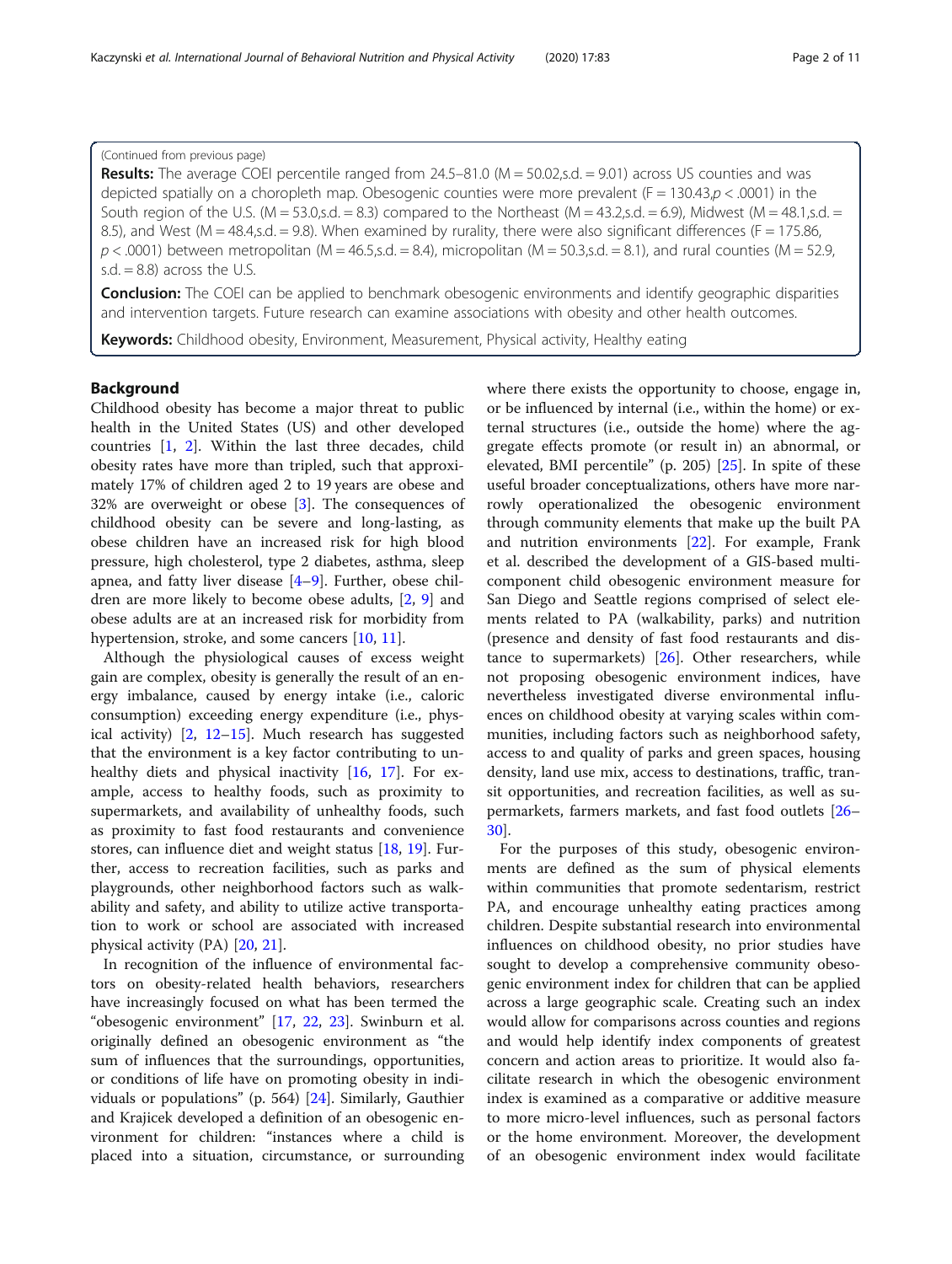identification of high-risk locations and improve allocation of resources to address environmental justice disparities in access to healthy food, PA-promoting amenities, or both. Given these considerations, the purposes of this study were to 1) describe the development of a childhood obesogenic environment index (COEI), and 2) examine differences in obesogenic environment index values by region and rurality across the US.

## Methods

## Development of childhood obesogenic environment index

Development of the childhood obesogenic environment index (COEI) was accomplished using an a priori approach, which integrates theory and existing, empirical knowledge [\[31](#page-9-0), [32\]](#page-9-0). In particular, we adopted a social ecological approach to health promotion, which places particular emphasis on environmental influences on PA, healthy eating (HE), and obesity [\[33](#page-9-0)], paired with published literature on obesogenic environments for children and the expertise of our research team. Specifically, index development consisted of a series of stages involving 1) a review of extant literature, 2) expert feedback, and 3) data sourcing and analyses.

Initially, to identify potential elements to include within a preliminary version of the index, a search was conducted to locate review articles on environmental factors related to youth PA and nutrition. The search was limited to review articles published between January 1999 (when obesogenic environments were first coined) and December 2017 and was conducted on PubMed. Search terms were modelled after those used in other similar reviews [[34\]](#page-9-0) and included 11 terms related to obesity or overweight status (e.g., obesity, adiposity, body mass index), 69 terms related to the built environment (e.g., environmental influence, neighborhood characteristics, food outlet, walkability), and 6 terms related to the target population of young people (e.g., adolescence, youth, childhood). The search returned 3983 articles, which were narrowed to 49 after a detailed review of each manuscript's title and abstract. In a final assessment that involved reading each article in full, 20 articles were found to meet the inclusion criteria of being a review article that focused on one or more elements of community nutrition or PA environments and contained some or all results describing relationships with youth PA, HE, and/or weight status [\[20](#page-9-0), [27](#page-9-0), [35](#page-9-0)–[52\]](#page-10-0).

This review, combined with the knowledge and experience of project team members, identified approximately 100 unique PA and nutrition environmental variables. To aid in organizing and narrowing down the list, similar variables were sorted into categories (e.g., school access, parks and recreation facilities, walkability/transport, food resource access). For example, related variables such as park access, proximity to playgrounds, availability of green space, distance to recreation facilities were all grouped to identify the construct(s) important for inclusion in the index. Several criteria were then applied in evaluating the variable for further review, including whether it related to access to a community physical environment structure, if it was an objective measure (rather than a latent construct or based on perceptions), the strength of its association with childhood PA, HE, or obesity, and whether the variable could likely be collected at the census tract or county level. We did not restrict variables of interest to child-specific measures, and many of the variables may also be important environmental obesity determinants for adults.

After extensive discussion among the study team, a final list of 24 variables was agreed upon for distribution to additional experts within the fields of PA, nutrition, and environmental influences on obesity. Twelve of 16 invited experts agreed to participate and were asked to rate the importance of each of the 24 variables  $(1 = low$ importance,  $7 =$  high importance), to provide input on potential data sources that had been identified for each variable, and to offer any additional comments about the variables, data sources, or other aspects of the index development process. Experts were also able to suggest additional variables and data sources not included within the original list.

Expert feedback on the 29 variables (including 5 suggested by the experts) was evaluated by the project team, and consensus was obtained regarding variables to include in the index. Specifically, mean ratings and standard deviations were calculated for each variable and used as one indicator of variable importance. Likewise, expert reviewers provided valuable comments for evaluating factors such as the reliability or validity of a variable or its potential data source and the availability of a variable at a specific geographic level nationwide. Ultimately, extensive discussion of variable ratings, expert reviewer feedback, and data source availability among the project team resulted in a refined list of 10 variables to be included in the COEI.

Table [1](#page-3-0) provides definitions and data source descriptions for the 10 obesogenic environment index variables. Briefly, the number of fast food restaurants (limited-service restaurants where patrons typically pay prior to receiving food; e.g., McDonald's), full-service restaurants (full-service restaurants where patrons are served seated and pay after receiving food; e.g., Chili's), convenience stores (outlets selling a limited number of food items but include milk, bread, soda, and snacks; e.g., Quick-Trip) grocery stores (outlets selling general food items including fresh and frozen foods, fruits and vegetables, and prepared meats; e.g., Kroger)/superstores (outlets selling general food items in addition to other non-food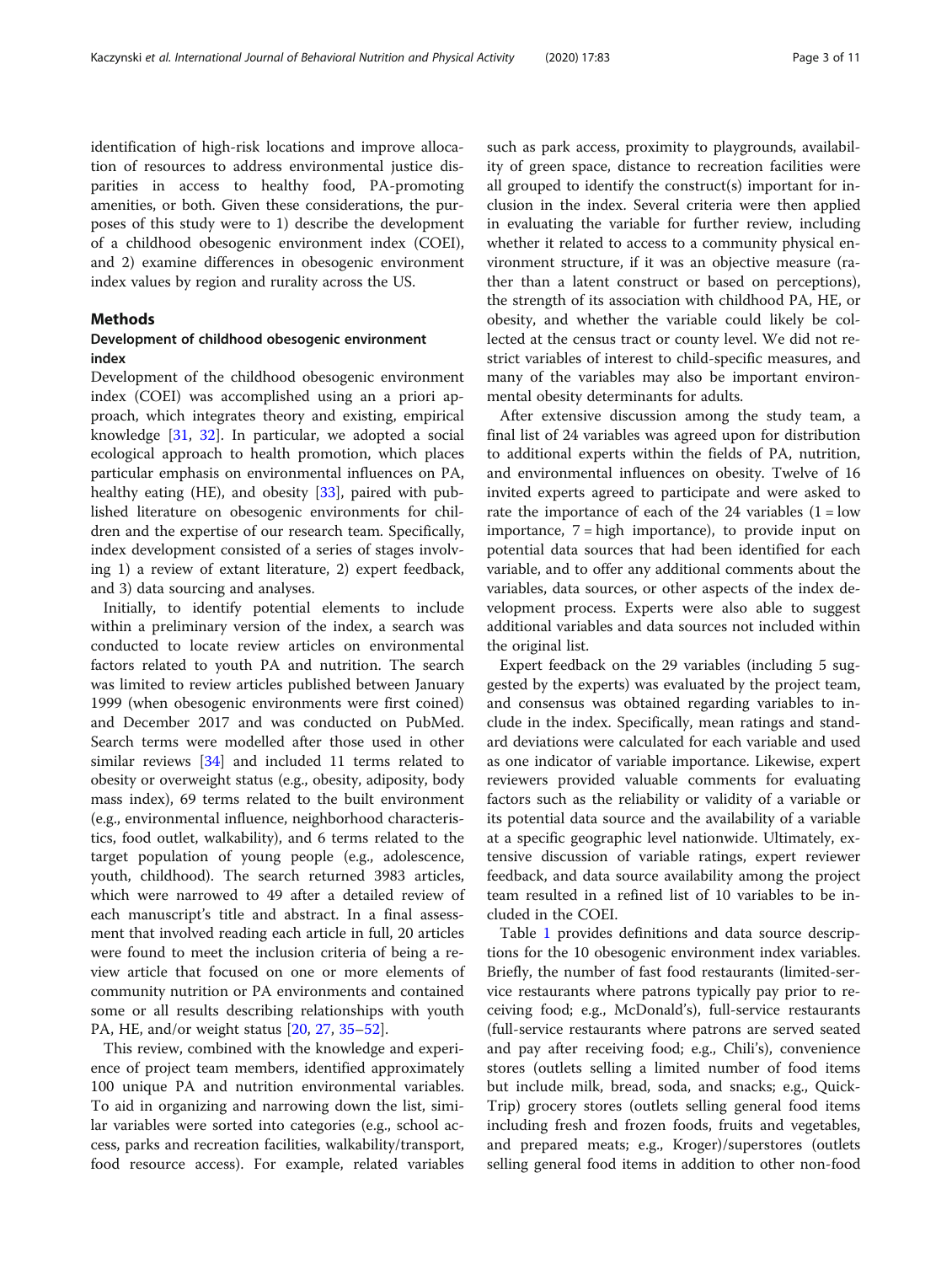| VARIABLE                                                      | <b>MEASURE</b>                                                                                                                                                                                                                                                                                                                                                                                                        | <b>SOURCE</b>                                                                                                                                                                                                            | YEAR             |
|---------------------------------------------------------------|-----------------------------------------------------------------------------------------------------------------------------------------------------------------------------------------------------------------------------------------------------------------------------------------------------------------------------------------------------------------------------------------------------------------------|--------------------------------------------------------------------------------------------------------------------------------------------------------------------------------------------------------------------------|------------------|
| <b>FAST FOOD</b><br><b>RESTAURANTS</b>                        | Number of fast food restaurants (NAICS 722211) in the<br>county per 1000 county residents                                                                                                                                                                                                                                                                                                                             | United States Department of Agriculture <sup>1</sup><br>(Restaurants: U.S. Census Bureau, County Business Patterns;<br>Population: U.S. Census Bureau, Population Estimates)                                             |                  |
| <b>FULL-SERVICE</b><br><b>RESTAURANTS</b>                     | Number of full-service restaurants (NAICS 7221110) in the<br>county per 1000 county residents                                                                                                                                                                                                                                                                                                                         | United States Department of Agriculture <sup>1</sup><br>(Restaurants: U.S. Census Bureau, County Business Patterns;<br>Population: U.S. Census Bureau, Population Estimates)                                             |                  |
| <b>GROCERY</b><br><b>STORES AND</b><br><b>SUPERCENTERS</b>    | Number of grocery stores/supermarkets and supercenters/<br>warehouse club stores (NAICS 445110 & 452,910) in the<br>county per 1000 county residents                                                                                                                                                                                                                                                                  | United States Department of Agriculture <sup>1</sup><br>(Stores: U.S. Census Bureau, County Business Patterns;<br>Population: U.S. Census Bureau, Population Estimates)                                                  |                  |
| <b>FARMERS</b><br><b>MARKETS</b>                              | Number of farmers markets (NAICS 115114) in the county<br>per 1000 county residents                                                                                                                                                                                                                                                                                                                                   | United States Department of Agriculture <sup>1</sup><br>(Farmers Markets: Agricultural Marketing Service, Marketing<br>Services Division<br>Population: U.S. Census Bureau, Population Estimates)                        |                  |
| <b>CONVENIENCE</b><br><b>STORES</b>                           | Number of convenience stores (NAICS 445120 & 447,110) in<br>the county per 1000 county residents                                                                                                                                                                                                                                                                                                                      | United States Department of Agriculture <sup>1</sup><br>(Stores: U.S. Census Bureau, County Business Patterns<br>Population: U.S. Census Bureau, Population Estimates)                                                   | 2014             |
| <b>BIRTHS AT</b><br><b>BABY-FRIENDLY</b><br><b>FACILITIES</b> | Percent births at baby-friendly facilities at the state level                                                                                                                                                                                                                                                                                                                                                         | Centers for Disease Control and Prevention <sup>2</sup><br>(Breastfeeding Report Card, Division of Nutrition, Physical<br>Activity, and Obesity, National Center for Chronic Disease<br>Prevention and Health Promotion) |                  |
| <b>EXERCISE</b><br><b>OPPORTUNITIES</b>                       | Percentage of those with access, defined as residing in a<br>census block within a half mile of a park (NAICS 712190),<br>residing in an urban census block within one mile of a<br>recreational facility (NAICS 713940), or residing in a rural<br>census block within three miles of a recreational facility                                                                                                        | County Health Rankings <sup>3</sup><br>(2010 US Census Bureau Population data, 2016 SIC codes,<br>2016 parks, Business Analyst, Delorme map data, ESRI, US<br>Census TIGER/Line Files)                                   |                  |
| <b>VIOLENT CRIME</b>                                          | Number of violent crimes reported per 100,000 population                                                                                                                                                                                                                                                                                                                                                              | County Health Rankings <sup>4</sup><br>(Uniform Crime Reporting, Federal Bureau of Investigation)                                                                                                                        | $2012 -$<br>2014 |
| <b>WALKABILITY</b>                                            | National Walkability Index                                                                                                                                                                                                                                                                                                                                                                                            | EPA Smart Growth Smart Location Mapping Database <sup>5</sup>                                                                                                                                                            | $2010 -$<br>2012 |
| <b>SCHOOL</b><br><b>PROXIMITY</b>                             | Percentage of the county covered by 1/2 mile school buffers.<br>A half-mile buffer was created around each public school<br>location and then the square mileage covered by the<br>school buffers was aggregated to the county level. Total<br>area covered by these school buffers was divided by total<br>area of the county to obtain the percentage of the county<br>that was within close proximity to a school. | National Center for Education Statistics <sup>6</sup>                                                                                                                                                                    |                  |

#### <span id="page-3-0"></span>Table 1 Variables Included in Childhood Obesogenic Environment Index

1. U.S. Department of Agriculture, Food Environment Atlas: [\[53\]](#page-10-0) <https://www.ers.usda.gov/data-products/food-environment-atlas/documentation/>

2. Centers for Disease Control and Prevention, Breastfeeding Report Card: [[56\]](#page-10-0) <https://www.cdc.gov/breastfeeding/pdf/2016breastfeedingreportcard.pdf>

3. County Health Rankings, Access To Exercise Opportunities:

[[57\]](#page-10-0) [https://www.countyhealthrankings.org/explore-health-rankings/measures-data-sources/county-health-rankings-model/health-factors/health-behaviors/diet](https://www.countyhealthrankings.org/explore-health-rankings/measures-data-sources/county-health-rankings-model/health-factors/social-and-economic-factors/community-safety/violent-crime-rate)[exercise/access-to-exercise-opportunities](https://www.countyhealthrankings.org/explore-health-rankings/measures-data-sources/county-health-rankings-model/health-factors/social-and-economic-factors/community-safety/violent-crime-rate)

4. County Health Rankings, Violent Crime Rate:

[[58\]](#page-10-0) [https://www.countyhealthrankings.org/explore-health-rankings/measures-data-sources/county-health-rankings-model/health-factors/social-and-economic](https://www.countyhealthrankings.org/explore-health-rankings/measures-data-sources/county-health-rankings-model/health-factors/social-and-economic-factors/community-safety/violent-crime-rate)[factors/community-safety/violent-crime-rate](https://www.countyhealthrankings.org/explore-health-rankings/measures-data-sources/county-health-rankings-model/health-factors/social-and-economic-factors/community-safety/violent-crime-rate)

5. U.S. Environmental Protection Agency, Smart Location Mapping, National Walkability Index:

[[59\]](#page-10-0) <https://www.epa.gov/smartgrowth/smart-location-mapping#walkability>

6. National Center For Education Statistics, Education Demographic And Geographic Estimates, School Locations And Geoassignments:

[[60\]](#page-10-0) [https://nces.ed.gov/programs/edge/geographic/schoollocations](https://nces.ed.gov/programs/edge/Geographic/SchoolLocations)

household items; e.g., CostCo), and farmers markets (outlets where two or more vendors sell agricultural products directly to consumers) per 1000 residents for each county were collected from the United States Department of Agriculture (USDA) [\[53\]](#page-10-0). An additional nutrition variable important for childhood obesity is the percentage of births occurring at baby-friendly hospitals, a measure of breastfeeding support [[54,](#page-10-0) [55](#page-10-0)]. This was collected at the state level (due to unavailability at the county level) from the Centers for Disease Control and Prevention [[56\]](#page-10-0).

Physical activity variables within the index are also shown in Table 1. Data on the percent of individuals with access to exercise opportunities were ascertained from County Health Rankings. Access to exercise opportunities (e.g., parks, recreation facilities) constituted residing within a census block within a half mile of a park, residing in a urban census block within one mile of a recreation facility, or residing in a rural census block that is within three miles of a recreational facility [\[57](#page-10-0)]. Information on population-weighted violent crime incidence (e.g., homicide, robbery) was also collected from County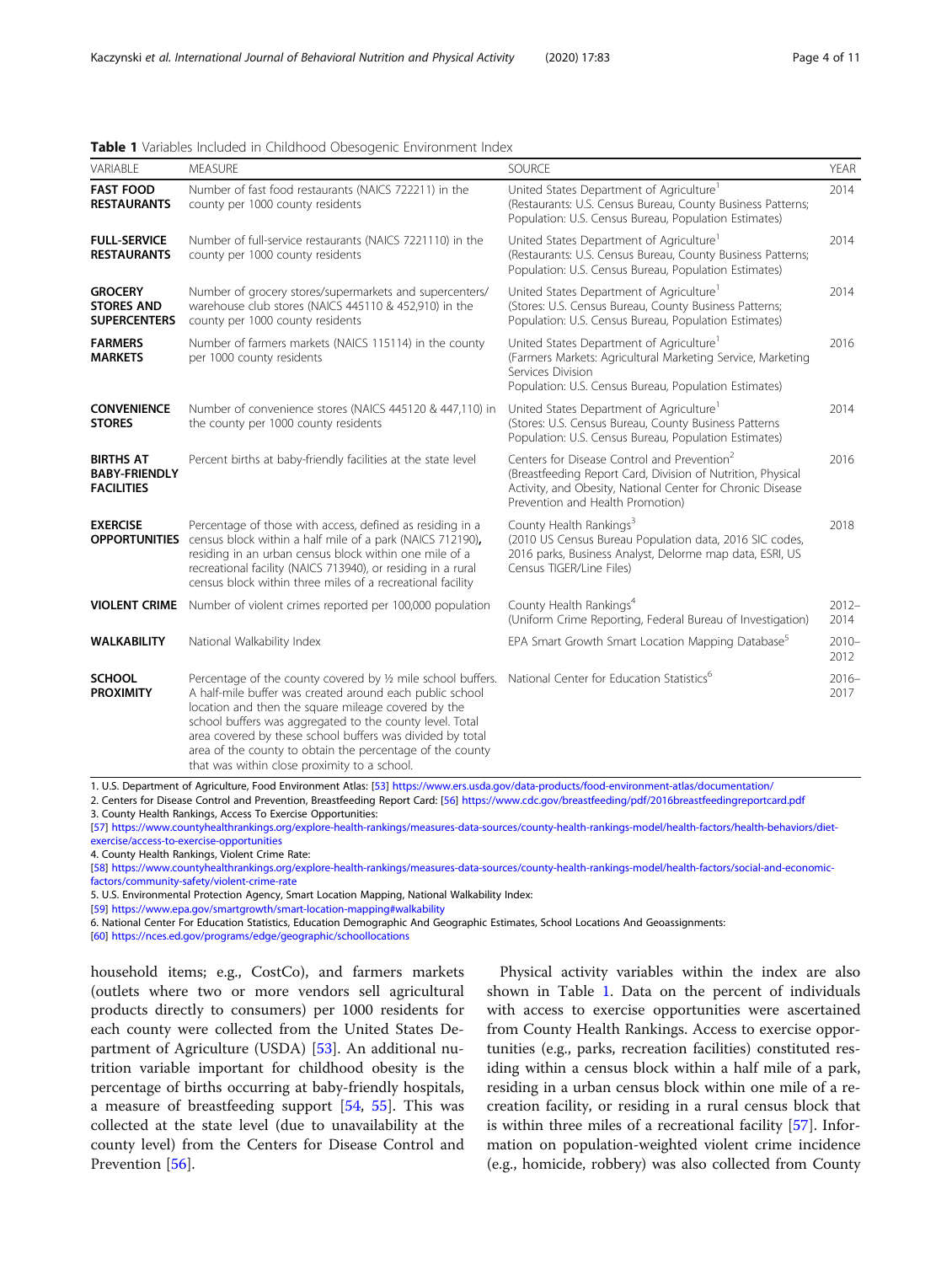Health Rankings (originally obtained from Uniform Crime Reporting Program Data) as a marker of safety [[58\]](#page-10-0). County-level population-weighted walkability ratings were represented using the National Walkability Index based on the Environmental Protection Agency's Smart Location Mapping Database, aggregated from the original census block group level [\[59](#page-10-0)]. This measure takes into consideration multiple aspects of walkability, including street intersection density, predicted commute mode, and employment types. Finally, a proximity to schools variable was created using location data for all public schools from the National Center for Education Statistics [[60](#page-10-0)]. Specifically, using ArcGIS Pro, the percentage of each county's area that was within at least one half-mile of a school was calculated by the project team.

For each variable, the values for all counties in the US  $(N = 3142)$  were ranked and a percentile was assigned to each county that ranged from 0 to  $100$  (0 = least obesogenic, 100 = most/worst obesogenic). Variables that were considered positive aspects of the environment – grocery stores/superstores, farmers markets, births at babyfriendly hospitals, exercise opportunities, school proximity, and walkability – were reverse scored such that a lower score for these variables indicated a healthy environment. Variables that were considered negative aspects of the environment – fast food restaurants, full-service restaurants, convenience stores, and violent crime – were scored as is, such that a higher score for these variables indicated an unhealthy environment. For each county, a total COEI score was generated by calculating the average percentile for all 10 variables, with higher COEI scores indicating more obesogenic (worse) environments. Minimal missing data were excluded such that if a variable(s) was not available for a county, the total score was generated taking the mean of all available variables.

## Study setting

Each county in the US was classified by region and rurality. U.S. Census regions were used to classify counties into four groups: Northeast, Midwest, South, and West [[61\]](#page-10-0). Urban Influence Codes (UIC) were collected from the USDA and the original 12 categories were aggregated to classify counties as either metropolitan, micropolitan, or rural  $[62-64]$  $[62-64]$  $[62-64]$  $[62-64]$  $[62-64]$ . Metropolitan counties were conceptualized as those in large metropolitan areas of 1+ million residents or as those in small metropolitan areas of less than 1 million residents (UIC codes 1, 2). Micropolitan counties were those in micropolitan areas and included those adjacent to either a large metropolitan area or a small metropolitan area (UIC codes 3, 5, & 8). Finally, rural counties were those considered noncore, including those adjacent to large or small metropolitan or micropolitan areas (UIC codes 4, 6, 7 &  $9 - 12$ ).

#### Analyses

Descriptive statistics and choropleth maps were used to characterize the COEI for all counties across the US. Analysis of variance was used to compare COEI scores by region and rurality. All analyses were conducted in ArcMap™ (ESRI, Redlands CA) and SAS 9.4 (Cary, NC). Tests were considered significant at  $p < .05$ .

## Results

Across all counties in the US  $(N = 3142)$ , the average COEI percentile ranged from  $24.53-80.98$  (Mean  $[M] =$ 50.02, Standard Deviation [SD] = 9.01), with lower scores indicating a less obesogenic environment and higher scores indicating a more obesogenic environment. Figure [1](#page-5-0) displays the COEI scores by county across the US. Visually, there were fewer obesogenic counties along coastal areas of the north and west, and in areas around the Great Lakes. More obesogenic (or less healthy) counties were in central areas of the south and midwest, and proximal to the Rocky Mountains.

When comparing COEI scores by formal US regions (Table [2](#page-5-0)), there were significant differences between the Northeast, Midwest, South, and West regions  $(F =$ 130.43,  $p < .0001$ ). The Northeast region (M = 43.2, SD = 6.9) had a significantly lower (better) average index value compared to Midwest ( $M = 48.1$ , SD = 8.5), South ( $M =$ 53.0, SD = 8.3), and West  $(M = 48.4, SD = 9.8)$  regions. The Midwest region showed a significantly higher (worse) average index score compared to the Northeast region and a significantly lower (better) index score compared to the South region, but no significant difference compared to the West region. Counties in the South region had significantly higher (worse) index scores compared to all other regions.

When examined by county rurality (Table [2](#page-5-0)), there were significant differences between metropolitan, micropolitan, and rural counties across the US ( $F = 175.86$ ,  $p < .0001$ ). Specifically, metropolitan counties had significantly lower (better) obesogenic environment index scores  $(M = 46.5, SD = 8.4)$ , compared to micropolitan  $(M = 50.3, SD = 8.1)$  and rural  $(M = 52.9, SD = 8.8)$  counties. Similarly, micropolitan areas had significantly lower (better) index scores compared to rural areas (Table [2](#page-5-0)).

Finally, analyses were also conducted incorporating both county region and rurality (Table [3\)](#page-6-0) and this interaction was significant ( $F = 82.07$ ,  $p < .0001$ ). Overall, the Northeast region had the lowest (best) childhood obesogenic environment index for all of metropolitan  $(M =$ 40.5), micropolitan (M = 45.1), and rural (M = 49.4) counties. In contrast, the South had the highest (worst) index values across metropolitan (M = 50.1),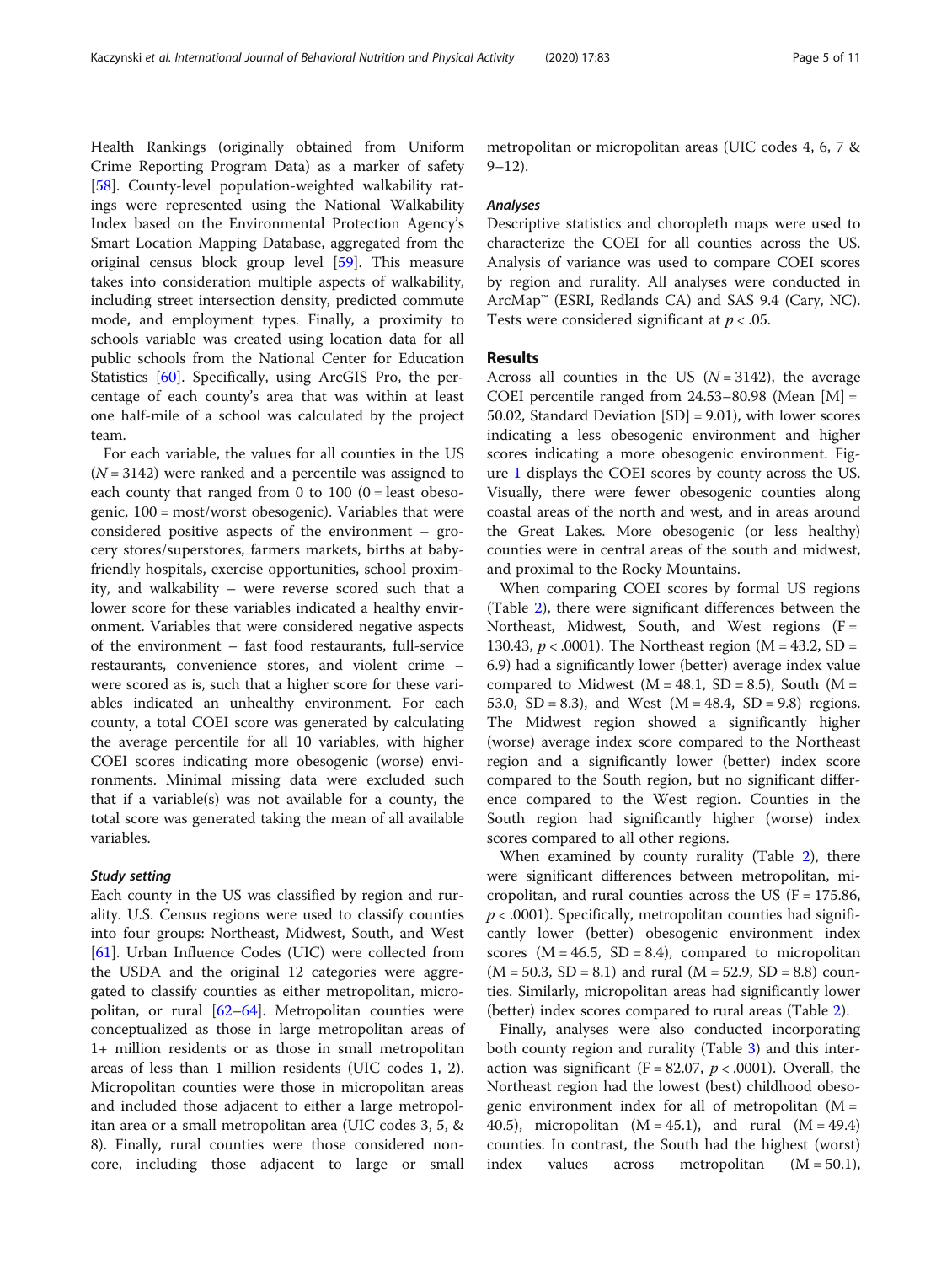<span id="page-5-0"></span>

Table 2 Childhood Obesogenic Environment Index by Region and Rurality

|                              | AVERAGE PERCENTILE (SD) | <b>MEDIAN PERCENTILE</b> | RANGE         |
|------------------------------|-------------------------|--------------------------|---------------|
| <b>NORTHEAST</b>             | 43.2 $^{\circ}$ (6.9)   | 43.1                     | $25.4 - 63.0$ |
| <b>MIDWEST</b>               | 48.1 <sup>b</sup> (8.5) | 47.5                     | 26.4-79.9     |
| <b>SOUTH</b>                 | 53.0 $^{\circ}$ (8.3)   | 53.4                     | 28.9-77.8     |
| <b>WEST</b>                  | 48.4 $^{\rm b}$ (9.8)   | 47.7                     | $24.5 - 81.0$ |
| ANOVA (F)                    | 130.43                  |                          |               |
| ANOVA (P)                    | < .0001                 |                          |               |
| <b>METROPOLITAN COUNTIES</b> | 46.5 $^{\circ}$ (8.4)   | 46.1                     | 25.4-81.0     |
| <b>MICROPOLITAN COUNTIES</b> | $50.3b$ (8.1)           | 49.9                     | 29.9-73.3     |
| <b>RURAL COUNTIES</b>        | $52.9^{\circ}$ (8.8)    | 52.9                     | 24.5-79.9     |
| ANOVA (F)                    | 175.86                  |                          |               |
| ANOVA (P)                    | < .0001                 |                          |               |

Notes

A larger percentile indicates a more obesogenic environment<br><sup>a,b,c</sup>Different superscript letters indicate means that were significantly different at  $p < .05$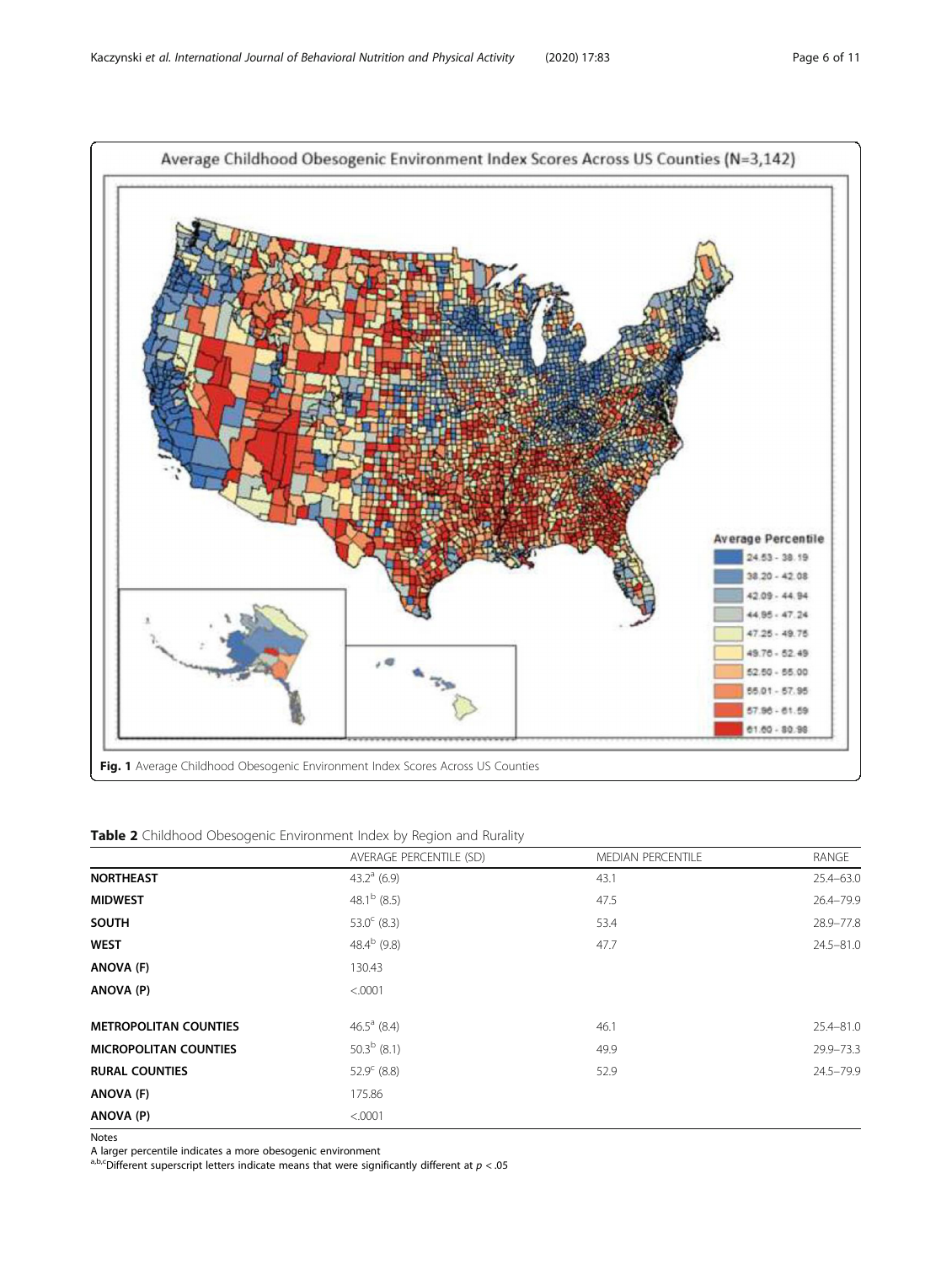|                              | <b>NORTHEAST</b><br>MEAN (SD) | <b>MIDWEST</b><br>MEAN (SD) | SOUTH<br>MEAN (SD)    | WFST<br>MEAN (SD)    |
|------------------------------|-------------------------------|-----------------------------|-----------------------|----------------------|
| <b>METROPOLITAN COUNTIES</b> | $40.5^{\circ}$ (6.3)          | $43.7a$ (7.3)               | $50.1^a$ (7.6)        | $43.0^{\circ}$ (8.9) |
| <b>MICROPOLITAN COUNTIES</b> | 45.1 <sup>b</sup> (5.4)       | $47.0^{b}$ (7.4)            | $54.8^{\rm b}$ (7.0)  | 48.9 $^{b}$ (7.8)    |
| <b>RURAL COUNTIES</b>        | 49.4 $\rm ^{c}$ (5.0)         | $51.1^{\circ}$ (8.3)        | 55.2 $^{\rm b}$ (8.7) | $51.8^{\circ}$ (9.6) |
| ANOVA (F)                    | 38.31                         | 89.81                       | 67.88                 | 40.19                |
| ANOVA (P)                    | < 0001                        | < 0.001                     | < 0.001               | < 0.001              |
| ANOVA INTERACTION TERM (F)   | 82.07                         |                             |                       |                      |
| ANOVA INTERACTION TERM (P)   | < .0001                       |                             |                       |                      |

<span id="page-6-0"></span>Table 3 Childhood Obesogenic Environment Index by County Rurality and Region

Notes

A larger percentile indicates a more obesogenic environment

a,b,cDifferent superscript letters indicate means that were significantly different at  $p < 0.05$ 

micropolitan ( $M = 54.8$ ), and rural ( $M = 55.2$ ) counties. Looking at rurality differences within each region, important differences were observed. There were significant differences between all categories of rurality in the Northeast  $(F = 38.31, p < .0001)$ , Midwest  $(F = 89.81,$  $p < .0001$ ), and West (F = 40.19,  $p < .0001$ ), with a consistent order of metropolitan (best) followed by micropolitan and then rural counties. In the South, there were also overall significant differences based on rurality  $(F =$ 67.88,  $p = <.0001$ ): metropolitan counties had better environments  $(M = 50.1)$ , while micropolitan  $(M = 54.8)$ and rural  $(M = 55.2)$  areas were not significantly different.

## **Discussion**

This study described the first known attempt at developing a comprehensive yet parsimonious obesogenic environment index for the US oriented toward youth. Such efforts are critical as the personal and societal costs of obesity continue to grow and as environments are increasingly recognized as both contributing to and as potential solutions to this medical and financial crisis [\[17](#page-9-0)]. Some past research has accomplished a similar process at more local levels (e.g., one or two cities) using a more limited set of variables [[26,](#page-9-0) [65\]](#page-10-0). For example, to describe youth obesogenic environments, indicators of the physical activity and nutrition environments were compiled for two major-metropolitan cities (San Diego and Seattle areas) [[26\]](#page-9-0). This work differed from the present study as it utilized local data on multiple components specific to walkability and to proximity to healthy food. Similarly, additional research has also incorporated local-level data to examine childhood obesogenic environments in a Southeastern county utilizing detailed information on physical activity (e.g., park quality) and nutrition (e.g., fast-food restaurants near the home) and assessed this data in relation to childhood obesity [\[65](#page-10-0)]. However, documenting the status of obesogenic environments at the national scale can highlight widespread disparities in

access to PA and/or HE resources and potentially lead to physical and policy changes to address such inequities.

Two main approaches to index development are commonly used – those that employ an a priori approach (i.e., based on theory and literature) and those that use an a posteriori approach (i.e., informed by statistical analyses) [\[31](#page-9-0), [32](#page-9-0), [66\]](#page-10-0). One key advantage of the a priori approach is that it focuses on a comprehensive list of elements that are established in past literature, and it has been paramount for development of other composite obesity-related metrics, such as the Healthy Eating Index (HEI) [\[67,](#page-10-0) [68](#page-10-0)]. For example, the HEI includes relevant healthy and unhealthy food outlets to conceptualize "access to healthy food resources" and "exposure to unhealthy, calorie-dense food options" rather than considering only a selective list of variables that show strong correlations with one another. In contrast, indices such as those developed to characterize area-based (e.g., neighborhood) socioeconomic disadvantage often include multiple indicators (e.g., education, income, employment, home ownership) that are highly related and would be expected to co-vary  $[69-71]$  $[69-71]$  $[69-71]$  $[69-71]$  $[69-71]$ . The COEI described here is more similar to something like the County Health Rankings that integrate diverse, key metrics derived from theory and literature (e.g., low birthweight, physical inactivity, flu vaccinations, violent crime, commuting distance) into an overall measure of community health and are widely adopted in the U.S. [[72,](#page-10-0) [73\]](#page-10-0). Unlike an a posteriori approach, our a priori approach builds on previous research and does not disregard the extensive published literature and current paradigms for defining obesogenic environments.

Ultimately, the COEI combined ten variables deemed essential to assessing environmental supports (or lack thereof) for PA and HE according to a review of existing literature, ratings and feedback by expert reviewers, and the extensive knowledge and experience of our diverse study team. When aggregated into a composite score for each county, index values showed substantial variability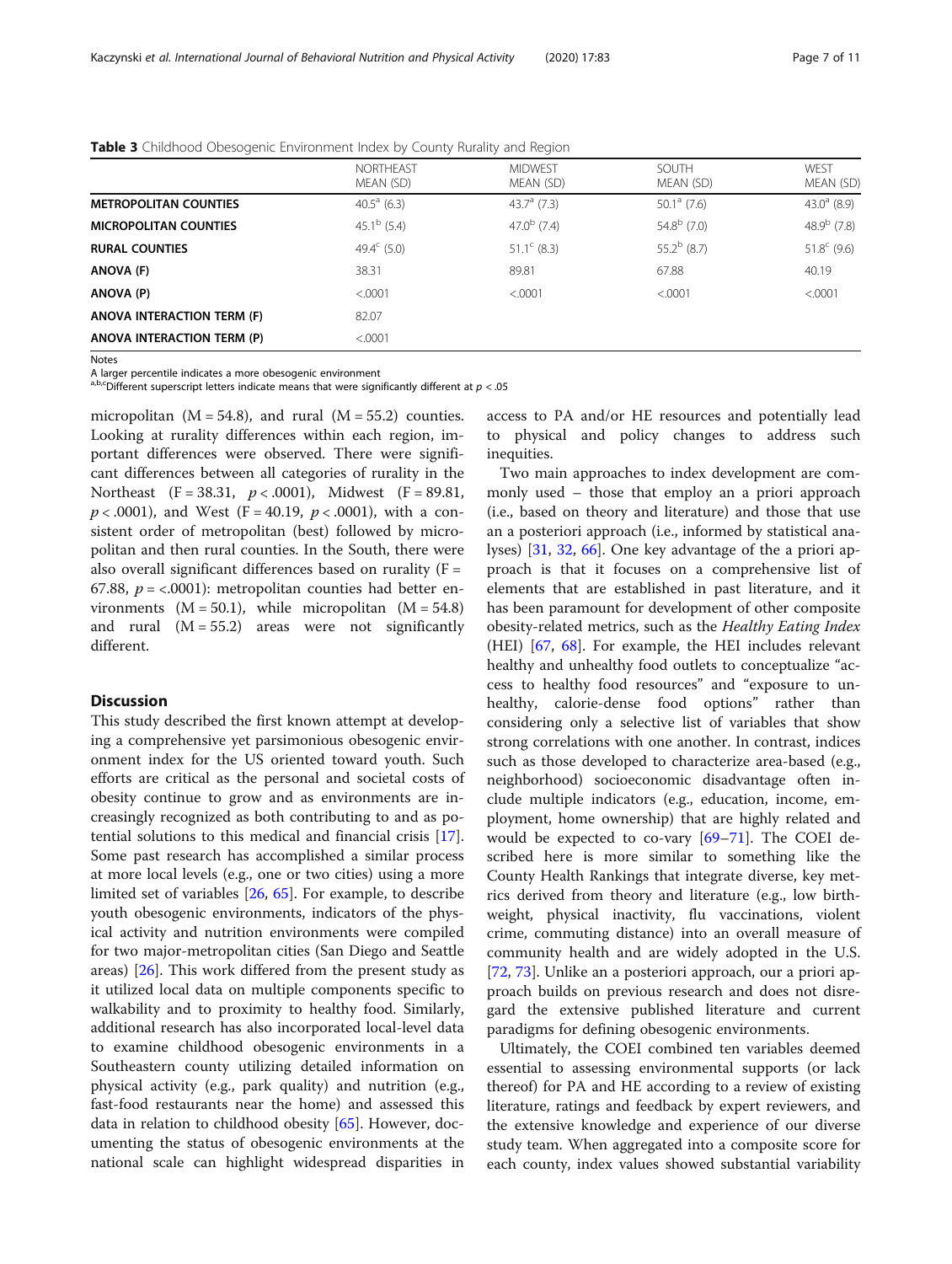across the US (ranging from 24 to 81 out of 100) and some-what distinct patterns of geographic clustering [\[74\]](#page-10-0). For example, the vast majority of counties in the South region displayed COEI scores in the worst three deciles. This was confirmed by analyses that found that South region counties had significantly higher obesogenic environment values compared to the other three regions. This is not dissimilar to other research, which has documented higher rates of adult obesity in Southern areas [\[63\]](#page-10-0) and related predictors such as lesser access to recreational facilities, rurality, and residential segregation [[75\]](#page-10-0). In contrast, the Northeast region had COEI scores almost ten points better than the South, and the western coast of the US was also among the top two deciles of counties for advantageous environments. Other research focusing on either a limited number of locations (e.g., cities or states) or individual variables (e.g., parks, fast food restaurants) has likewise documented resource disparities with respect to PA and HE environments [\[76](#page-10-0)–[80](#page-10-0)]. More regional and national studies are needed that ascertain the historical, cultural, political, planning, and economic factors that have contributed to such differences. These mechanisms, which scale across local, state, and national levels, may be leveraged going forward to reduce widespread disparity across regions and the entire nation.

Significant differences by county rurality across the US were also revealed. Overall, counties classified as metropolitan (areas with 1+ million residents or small metropolitan areas) had significantly lower (better) COEI scores compared to micropolitan and rural counties, which were more similar (but with micropolitan still significantly better than rural). This is consistent with conclusions from past studies that rural locations have reduced access to PA and HE environmental supports [[39,](#page-9-0) [81\]](#page-10-0). Rural areas experience greater concerns than more urban areas with respect to lower rates of PA or HE and with problematic health outcomes such as obesity and related chronic diseases [\[82](#page-10-0)–[84\]](#page-10-0). This study highlights, on a national scale, that efforts to improve rural and micropolitan environments for PA and HE are needed. Such efforts might include infrastructure adaptations such as sidewalks and parks, policy strategies such as zoning of fast food restaurants or incentives to grocery stores, or programming and partnerships such as Safe Routes to School and farm to school initiatives [[85](#page-10-0)–[89](#page-10-0)]. Finally, analyses according to both region and rurality revealed that rural counties had more obesogenic environments across all regions. Moreover, rural and micropolitan counties of the South had the highest COEI scores compared to any other region and rurality distinctions.

## Limitations

This study had several important limitations. First, because most relevant data are not available at a more finite scale, the COEI was developed at the county level and it is possible that a smaller geographic area (e.g., census tract) better represents the local sphere of influence on obesogenic behaviors. However, developing the index at the county level is valuable to identify contextual factors and foster important environmental and policy intervention tactics that often occur at larger scales than neighborhoods or census tracts/block groups (e.g., school siting, food outlet zoning). Moreover, countylevel attributes impact and are related to those at smaller units, and more rural counties may not even have smaller administrative units that influence PA and food environment decision-making. Further, influences on PA and HE may extend well outside an individual's neighborhood into the broader county; for example, residents often travel several miles beyond their closest supermarket to shop for food [\[90](#page-10-0)–[92\]](#page-10-0). Second, for many similar reasons, we limited the inclusion of key variables to those for which county-level data were available; other environmental information (e.g., quality of PA and food resources) may be valuable to merge into the index as data about obesogenic environments become better documented. Third, some debate continues about the importance of environmental influences, or specific variables, on obesity-related behaviors and outcomes. For example, some studies have failed to observe impacts of improving food environments on dietary intake or obesity [[93](#page-10-0), [94](#page-10-0)], but have shown that there are likely indirect effects of the built food environment on fruit and vegetable consumption via constructs such as perceptions (e.g., awareness) and actions such as food shopping behaviors (e.g., frequency) [\[93](#page-10-0), [95](#page-10-0), [96\]](#page-10-0). Fourth, all variables within the COEI were weighted equally. This decision was made in the absence of data or rationale to aggregate them otherwise, but future researchers and policymakers may wish to give more importance to certain factors in specific locations. Fifth, the COEI was not validated against a health behavior or outcome, such as childhood obesity prevalence. At present, such data are not reliably available at the county level across the US, but this represents an important step for future research when such small area estimates become available. Nonetheless, it is noteworthy that our index reasonably mirrored geographic patterns of adult obesity, with poorer environments documented in the South region and better environments found in the Northeast region and along the western coast [[63\]](#page-10-0). Moreover, the variables contained in the index have been related to childhood obesity on more local levels so demonstrating how widespread these obesogenic features are across all U.S. counties may be valuable for public health intervention and surveillance. Sixth, our analyses were conducted using four US regions and three categories of rurality, but other useful ways of grouping counties may exist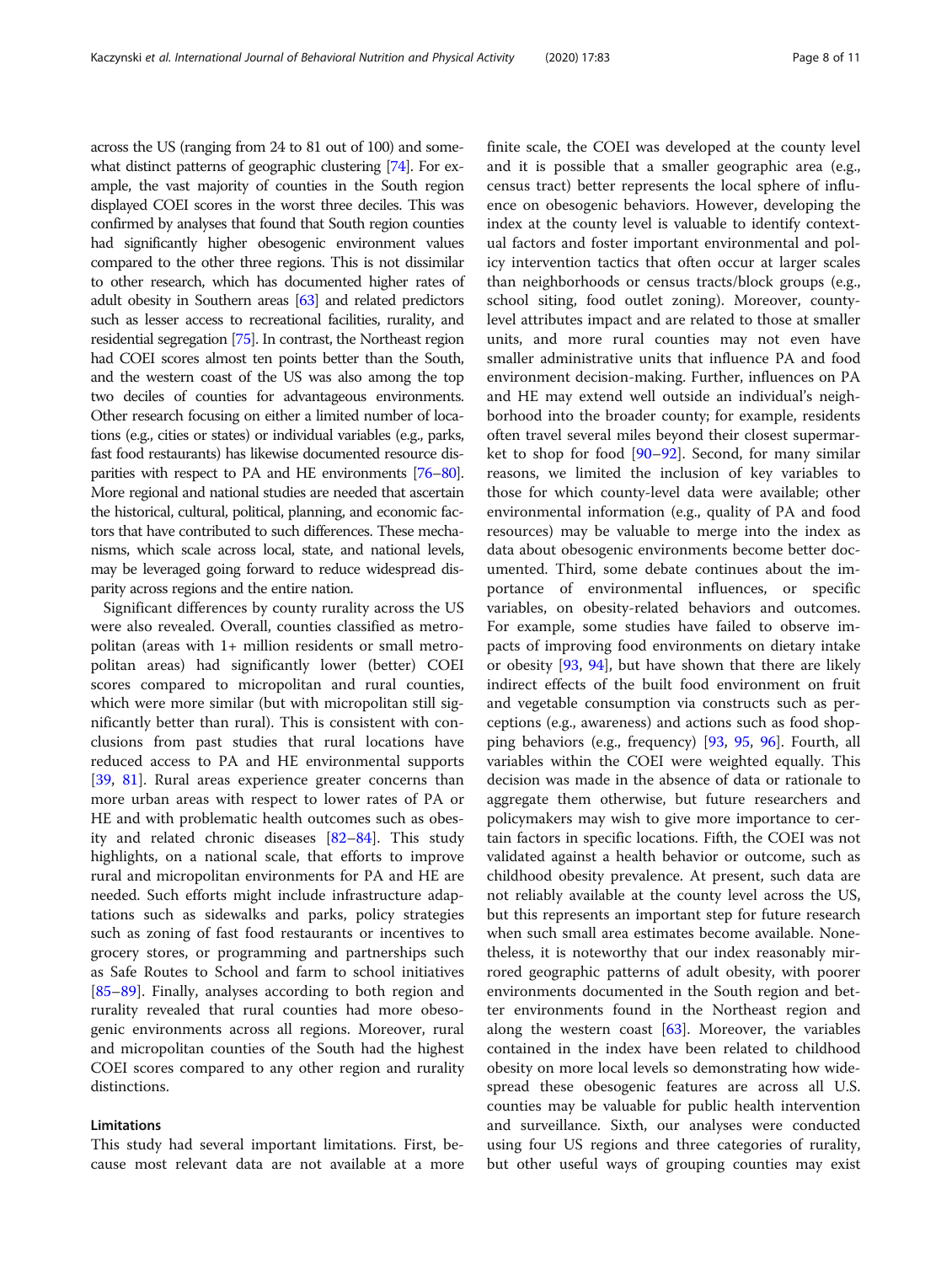(e.g., nine census divisions). Finally, although the data utilized in this study are publicly available in the U.S., the index variables may not be accessible in other settings (e.g., census tract level) or in other countries, making more detailed or cross-country comparisons unachievable.

Further, there are limitations inherent to many of the individual index variables. Fast food restaurants, fullservice restaurants, and convenience stores were considered negative aspects of the environment, but some healthful foods are available at these food outlets; likewise, grocery stores have a greater proportion of healthy options, but also many calorically dense products as well. Also, the percentage of births at baby-friendly facilities variable was gathered at the state rather than county level, which precludes any county variability. Violent crime may fail to capture perceived crime or nonviolent crime that could influence PA. Finally, school proximity utilized public elementary and high-schools and excluded private school. Despite these limitations, there are major strengths associated with the index variables, in that all variable data are free and publicly available and most data can be gathered at multiple time points for longitudinal analyses.

## Conclusions

This study developed a novel childhood obesogenic environment index and highlighted important regional and rurality differences across US counties. However, several important opportunities exist for future research using these and similar data. For example, comparing the COEI against relevant outcomes will be valuable once stable estimates of childhood obesity data are available at the county level nationwide. In the meantime, other analyses could examine disparities in COEI values based on other known correlates of obesity such as countylevel income, racial/ethnic composition, or residential segregation. In addition, undertaking a similar process using data about the existence of policies in states and communities (e.g., menu labeling, SNAP/EBT vouchers at stores and markets, joint/shared use of schools, complete streets) could lead to a policy environment index that may help explain the environmental disparities reported in our study. Future studies should explore the unique and possibly synergistic contributions of the obesogenic environment and other known predictors (e.g., family socioeconomic status) on childhood obesity at the individual level. Challenges to such an analysis include a lack of publicly available survey data with linked geographic identifiers, sampling constraints that ensure robust geographic heterogeneity in survey participants, and a need to address the uncertain geographic context problem through examining varying area-level effects [[97\]](#page-10-0). Lastly, this study highlights the growing need for

public health intervention in the Southern region of the US, particularly in non-metropolitan counties. Many behavioral interventions have targeted cultural norms or lack of education about healthy living in this region but disregard important drivers such as environmental supports for healthy behaviors or residential segregation that create greater access disparities [\[98\]](#page-10-0). Overall, future research and practice must continue to monitor and address the distribution of obesogenic environments in order to target childhood obesity disparities nationwide.

#### Abbreviations

US: United States; PA: Physical activity; UIC: Urban influence codes; USDA: United States department of agriculture

#### Acknowledgements

Not applicable.

## Authors' contributions

AK led all efforts related to index creation and manuscript writing. JE provided expert advice during the index creation phase and provided extensive edits throughout writing of the manuscript. EW assisted with efforts related to the review of literature, compiling expert reviewer feedback, and writing and editing the manuscript. MW contributed to the literature review, compiling expert reviewer feedback, data collection, management, and analysis, and manuscript editing. AL provided substantial input throughout the index development process and assistance with editing the manuscript. AM provided expert advice for statistical analyses and other elements of data presentation and dissemination. CB assisted with the literature review, compiling expert reviewer feedback, data management, spatial analyses, and manuscript editing. MJ assisted with the literature review, compiling expert reviewer feedback, data management, and manuscript editing. The author (s) read and approved the final manuscript.

#### Funding

This study was supported by the Federal Office of Rural Health Policy (FORHP), Health Resources and Services Administration (HRSA), U.S. Department of Health and Human Services (HHS) under cooperative agreement # U1CRH30539. The information, conclusions, and opinions expressed in this brief are those of the authors and no endorsement by FORHP, HRSA, or HHS is intended or should be inferred.

#### Availability of data and materials

The datasets used and/or analysed during the current study are available from the corresponding author on reasonable request. All sources for data generated or analysed during this study are included in this published article in Table [1](#page-3-0). Additional methods for creating variables for analysis are available in the methods text.

#### Ethics approval and consent to participate

Not applicable.

#### Consent for publication

Not applicable.

#### Competing interests

The authors declare that they have no competing interests.

#### Author details

<sup>1</sup>Department of Health Promotion, Education and Behavior, Arnold School of Public Health, University of South Carolina, Columbia, SC 29208, USA. <sup>2</sup>Prevention Research Center, Arnold School of Public Health, University of South Carolina, Columbia, SC 29208, USA. <sup>3</sup>Department of Epidemiology and Biostatistics, Arnold School of Public Health, University of South Carolina, Columbia, SC 29208, USA. <sup>4</sup>Rural and Minority Health Research Center, Arnold School of Public Health, University of South Carolina, Columbia, SC 29208, USA.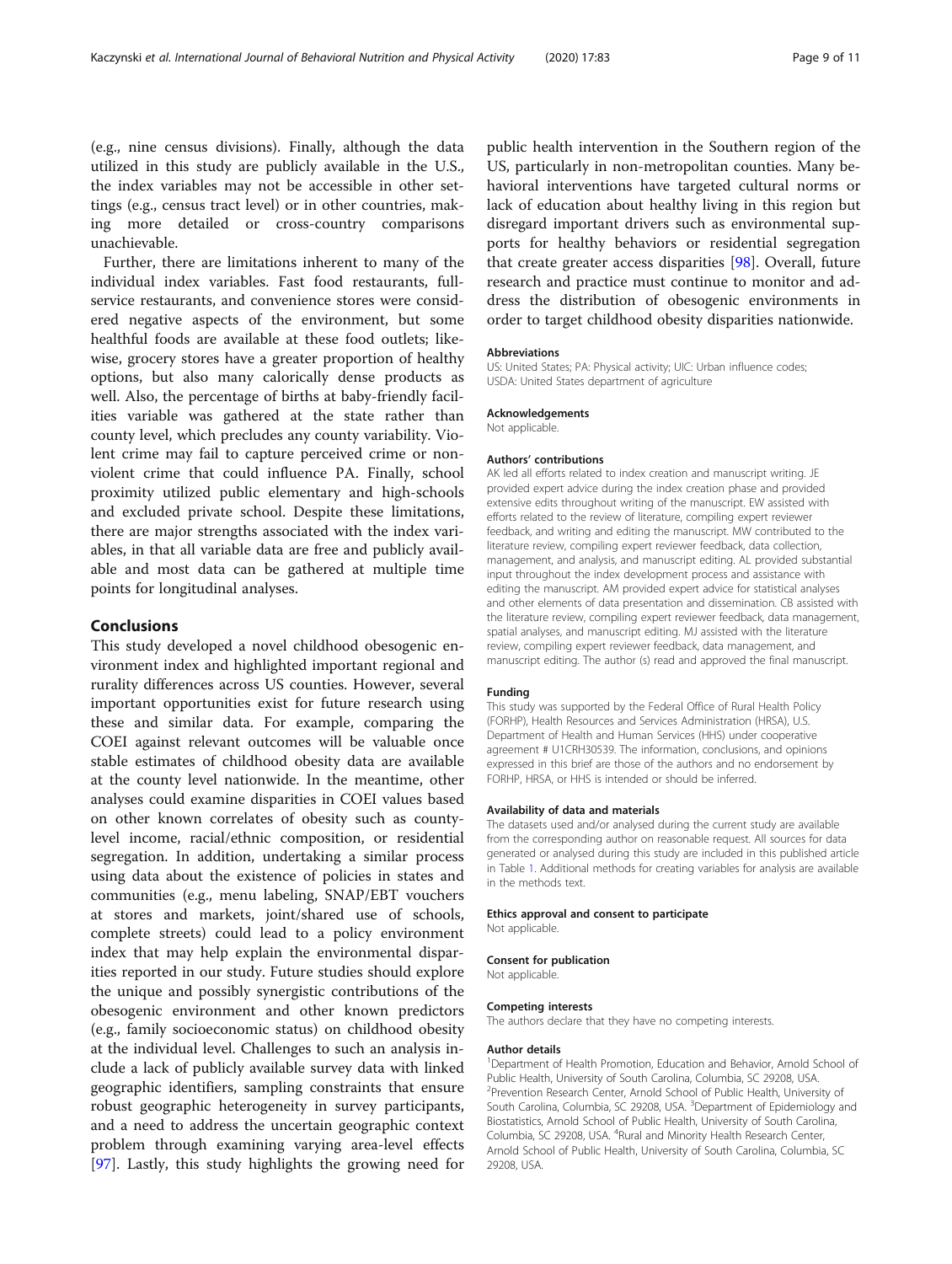### <span id="page-9-0"></span>Received: 14 October 2019 Accepted: 10 June 2020 Published online: 02 July 2020

#### References

- 1. Wang Y, Lobstein T. Worldwide trends in childhood overweight and obesity. Int J Pediatr Obes. 2006;1(1):11–25.
- Gordon-Larsen P, The NS, Adair LS. Longitudinal trends in obesity in the United States from adolescence to the third decade of life. Obesity. 2010; 18(9):1801–4.
- 3. Ogden CL, Carroll MD, Kit BK, Flegal KM. Prevalence of childhood and adult obesity in the United States, 2011-2012. J Am Med Assoc. 2014;311(8):806–14.
- 4. Cote AT, Harris KC, Panagiotopoulos C, Sandor GGS, Devlin AM. Childhood obesity and cardiovascular dysfunction. J Am Coll Cardiol. 2013;62(15):1309–19.
- 5. Mohanan S, Tapp H, McWilliams A, Dulin M. Obesity and asthma: pathophysiology and implications for diagnosis and management in primary care. Exp Biol Med. 2014;239(11):1531–40.
- 6. Mofid M. Obstructive sleep apnea: the sleeping giant of the childhood obesity epidemic. JAAPA J Am Acad Physician Assist. 2014;27(10):27–31.
- 7. Mathur P, Das MK, Arora NK. Non-alcoholic fatty liver disease and childhood obesity. Indian J Pediatr. 2007;74(4):401–7.
- 8. Prabhakaran P, Tandon N. Early life influences and type-2 diabetes a review. Curr Sci. 2017;113(7):1311–20.
- 9. Llewellyn A, Simmonds M, Owen CG, Woolacott N. Childhood obesity as a predictor of morbidity in adulthood: a systematic review and meta-analysis. Obes Rev. 2016;17(1):56–67.
- 10. Jensen MD, Ryan DH, Apovian CM, Ard JD, Comuzzie AG, Donato KA, et al. 2013 aha/acc/tos guideline for the management of overweight and obesity in adults: a report of the american college of cardiology/american heart association task force on practice guidelines and the obesity society. J Am Coll Cardiol. 2014;63(25):2985–3025.
- 11. Biro FM, Wien M. Childhood obesity and adult morbidities. Am J Clin Nutr. 2010;91(5):1499S–505S.
- 12. Campbell MK. Biological, environmental, and social influences on childhood obesity. Pediatr Res. 2016;79(1):205–11.
- 13. Bowman SA, Gortmaker SL, Ebbeling CB, Pereira MA, Ludwig DS. Effects of fast-food consumption on energy intake and diet quality among children in a national household survey. Pediatrics. 2004;113(1):112–8.
- 14. Poti JM, Popkin BM. Trends in energy intake among us children by eating location and food source, 1977-2006. J Am Diet Assoc. 2011;111(8):1156–64.
- 15. Qasim A, Turcotte M, De Souza RJ, Samaan MC, Champredon D, Dushoff J, Speakman JR, Meyre D. On the origin of obesity: identifying the biological, environmental and cultural drivers of genetic risk among human populations. Obesity Rev. 2018;19(2):121-49.
- 16. Papas MA, Alberg AJ, Ewing R, Helzlsouer KJ, Gary TL, Klassen AC. The built environment and obesity. Epidemiol Rev. 2007;29:129–43.
- 17. Sallis JF, Glanz K. Physical activity and food environments: solutions to the obesity epidemic. Milbank Q. 2009;87(1):123–54.
- 18. Ver Ploeg M, Breneman V, Farrigan T, Hamrick K, Hopkins D, Kaufman P, et al. Access to affordable and nutritious food: measuring and understanding food deserts and their consequences. Washington, DC: United States Department of Agriculture Economic Research Service; 2009.
- 19. Bunketorp Käll L, Malmgren H, Olsson E, Lindén T, Nilsson M. Effects of a curricular physical activity intervention on children's school performance, wellness, and brain development. J Sch Health. 2015;85(10):704–13.
- 20. Ding D, Sallis JF, Kerr J, Lee S, Rosenberg DE. Neighborhood environment and physical activity among youth: a review. Am J Prev Med. 2011;41(4): 442–55.
- 21. Glazier RH, Creatore MI, Weyman JT, Fazli G, Matheson FI, Gozdyra P, et al. Density, destinations or both? A comparison of measures of walkability in relation to transportation behaviors, obesity and diabetes in Toronto, Canada. PLoS One. 2014;9(1):e85295.
- 22. Lake A, Townshend T. Obesogenic environments: exploring the built and food environments. J R Soc Promot Heal. 2006;126(6):262–7.
- 23. Townshend T, Lake A. Obesogenic environments: current evidence of the built and food environments. Perspect Public Health. 2017;137(1):38–44.
- 24. Swinburn B, Egger G, Raza F. Dissecting obesogenic environments: the development and application of a framework for identifying and prioritizing environmental interventions for obesity. Prev Med. 1999;29(6):563–70.
- 25. Gauthier KI, Krajicek MJ. Obesogenic environment: a concept analysis and pediatric perspective. J Spec Pediatr Nurs. 2013;18(3):202–10.
- 26. Frank LD, Saelens BE, Chapman J, Sallis JF, Kerr J, Glanz K, et al. Objective assessment of obesogenic environments in youth: geographic information system methods and spatial findings from the neighborhood impact on kids study. Am J Prev Med. 2012;42(5):e47–55.
- 27. Dunton GF, Kaplan J, Wolch J, Jerrett M, Reynolds KD. Physical environmental correlates of childhood obesity: a systematic review. Obes Rev. 2009;10(4):393–402.
- Saelens BE, Sallis JF, Frank LD, Couch SC, Zhou C, Colburn T, et al. Obesogenic neighborhood environments, child and parent obesity: the neighborhood impact on kids study. Am J Prev Med. 2012;42(5):e57–64.
- 29. Rahman T, Cushing RA, Jackson RJ. Contributions of built environment to childhood obesity. Mt Sinai J Med. 2011;78(1):49–57.
- 30. Ford PB, Dzewaltowski DA. Disparities in obesity prevalence due to variation in the retail food environment: three testable hypotheses. Nutr Rev. 2008; 66(4):216–28.
- 31. O'Leary Z. A posteriori/a priori. The social science jargon buster: the key terms you need to know: Sage Publications; 2007. [http://methods.sagepub.](http://methods.sagepub.com/Book/the-social-science-jargon-buster/n6.xml) [com/Book/the-social-science-jargon-buster/n6.xml.](http://methods.sagepub.com/Book/the-social-science-jargon-buster/n6.xml)
- 32. Agnoli C, Pounis G, Krogh V. Dietary pattern analysis. Analysis in nutrition research: principles of statistical methodology and interpretation of the results: Academic press; 2018. p. 75–101. [https://www.sciencedirect.com/](https://www.sciencedirect.com/science/article/pii/B978012814556200004X) [science/article/pii/B978012814556200004X.](https://www.sciencedirect.com/science/article/pii/B978012814556200004X)
- 33. Sallis JF, Owen N. Ecological models of health behavior. In: Glanz K, Rimer BK, Viswanath K, editors. Health behavior: theory, research, and practice. 5th ed. San Fransisco: Jossey-Bass; 2015. p. 43–66.
- 34. Mackenbach JD, Rutter H, Compernolle S, Glonti K, Oppert JM, Charreire H, et al. Obesogenic environments: a systematic review of the association between the physical environment and adult weight status, the spotlight project. BMC Public Health. 2014;14(1):233.
- 35. Carter MA, Dubois L. Neighbourhoods and child adiposity: a critical appraisal of the literature. Health Place. 2010;16(3):616–28.
- 36. Christian H, Zubrick SR, Foster S, Giles-Corti B, Bull F, Wood L, et al. The influence of the neighborhood physical environment on early child health and development: a review and call for research. Health Place. 2015;33:25–36.
- 37. Ferreira I, van der Horst K, Wendel-Vos W, Kremers S, van Lenthe FJ, Brug J. Environmental correlates of physical activity in youth - a review and update. Obes Rev. 2007;8(2):129–54.
- 38. Giles-Corti B, Kelty SF, Zubrick SR, Villanueva KP. Encouraging walking for transport and physical activity in children and adolescents how important is the built environment? Sports Med. 2009;39(12):995–1009.
- 39. Hansen AY, Meyer MRU, Lenardson JD, Hartley D. Built environments and active living in rural and remote areas: a review of the literature. Curr Obes Rep. 2015;4(4):484–93.
- 40. Larouche R. Built environment features that promote cycling in school-aged children. Curr Obes Rep. 2015;4(4):494–503.
- 41. Larson N, Story M. A review of environmental influences on food choices. Ann Behav Med. 2009;38:S56–73.
- 42. Lu WH, McKyer ELJ, Lee CN, Goodson P, Ory MG, Wang SJ. Perceived barriers to children's active commuting to school: a systematic review of empirical, methodological and theoretical evidence. Int J Behav Nutr Phys Act. 2014;11:20.
- 43. McCrorie PRW, Fenton C, Ellaway A. Combining gps, gis, and accelerometry to explore the physical activity and environment relationship in children and young people - a review. Int J Behav Nutr Phys Act. 2014;11:140.
- 44. McGrath LJ, Hopkins WG, Hinckson EA. Associations of objectively measured built-environment attributes with youth moderate-vigorous physical activity: a systematic review and meta-analysis. Sports Med. 2015;45(6):841–65.
- 45. Penney TL, Almiron-Roig E, Shearer C, McIsaac JL, Kirk SFL. Modifying the food environment for childhood obesity prevention: challenges and opportunities. Proc Nutr Soc. 2014;73(2):226–36.
- 46. Popkin BM, Duffey K, Gordon-Larsen P. Environmental influences on food choice, physical activity and energy balance. Physiol Behav. 2005;86(5):603–13.
- 47. Rothman L, Buliung R, Macarthur C, To T, Howard A. Walking and child pedestrian injury: a systematic review of built environment correlates of safe walking. Inj Prev. 2014;20(1):41–9.
- 48. Safron M, Cislak A, Gaspar T, Luszczynska A. Micro-environmental characteristics related to body weight, diet, and physical activity of children and adolescents: a systematic umbrella review. Int J Environ Health Res. 2011;21(5):317–30.
- 49. Timperio A, Reid J, Veitch J. Playability: built and social environment features that promote physical activity within children. Curr Obes Rep. 2015;4(4):460–76.
- 50. Utley JM, Affuso O, Rucks AC. Adolescent obesity in contextual settings: a scoping study of multilevel and hierarchical examinations. Clin Obes. 2016; 6(5):296–304.